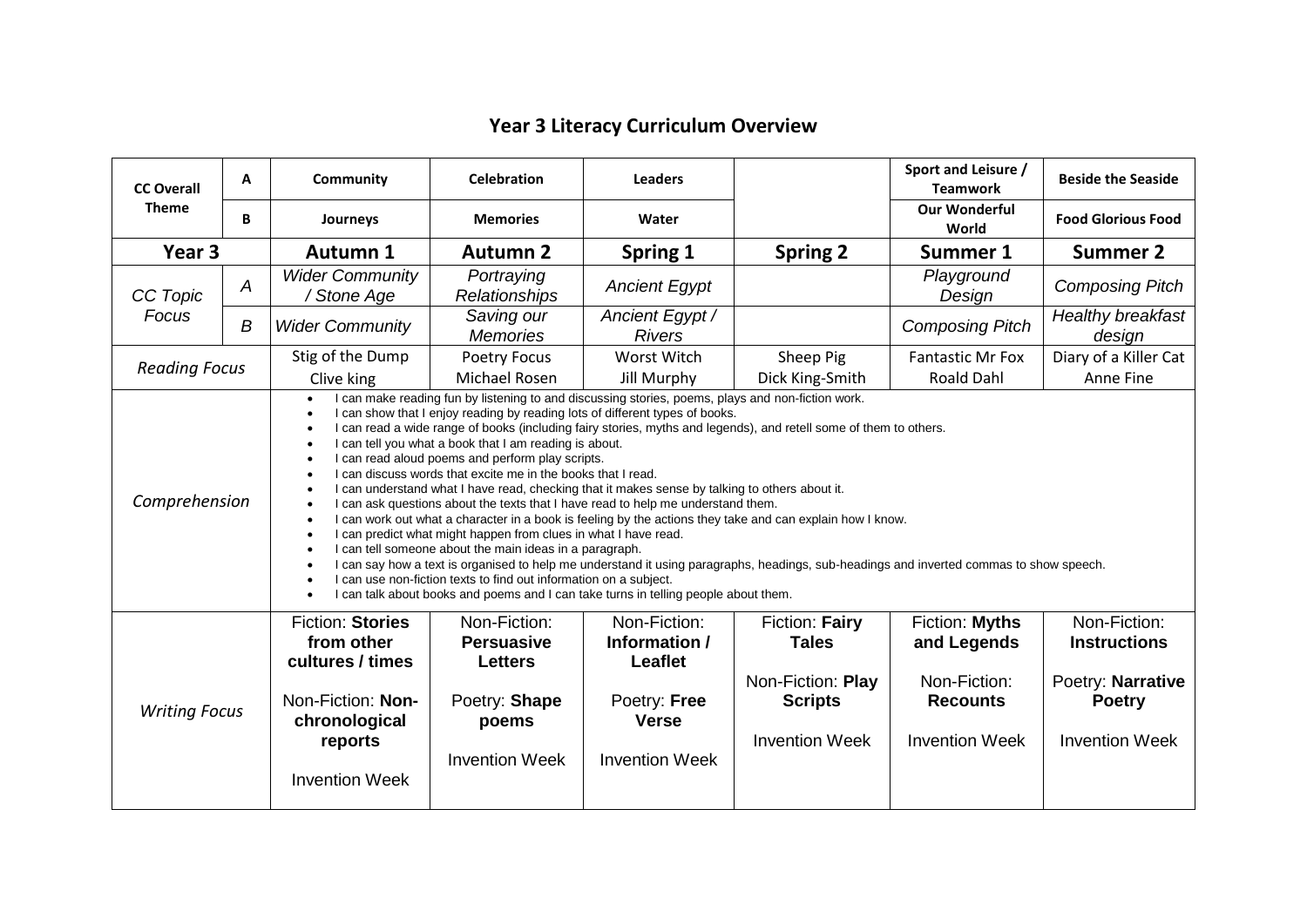|                                                          | <b>Other Cultures:</b><br>Refer to AP Guide                                                                                                                                                                                                                                                                                                                                                                                                                                                                                                                                                                                                                                                                                                                                                                                                                                                                                                                                                                                                                                                                                                                                                                                                                                                                                                                                                                                                                    | <b>Persuasive Letters:</b><br>'ly' words<br>Same word end of | Information /<br>Leaflet:<br><b>BOYS</b> |                               | <b>Fairy Tales:</b><br>Refer to AP Guide                                                                                                                                                                                                                                                                                     |                                                               | <b>Myths and Legends:</b><br>Refer to AP Guide                           | Instructions:<br>Verbing an object;                                                             |
|----------------------------------------------------------|----------------------------------------------------------------------------------------------------------------------------------------------------------------------------------------------------------------------------------------------------------------------------------------------------------------------------------------------------------------------------------------------------------------------------------------------------------------------------------------------------------------------------------------------------------------------------------------------------------------------------------------------------------------------------------------------------------------------------------------------------------------------------------------------------------------------------------------------------------------------------------------------------------------------------------------------------------------------------------------------------------------------------------------------------------------------------------------------------------------------------------------------------------------------------------------------------------------------------------------------------------------------------------------------------------------------------------------------------------------------------------------------------------------------------------------------------------------|--------------------------------------------------------------|------------------------------------------|-------------------------------|------------------------------------------------------------------------------------------------------------------------------------------------------------------------------------------------------------------------------------------------------------------------------------------------------------------------------|---------------------------------------------------------------|--------------------------------------------------------------------------|-------------------------------------------------------------------------------------------------|
| Alan Peat<br><b>Sentences</b>                            | <b>Non Chron Report:</b><br>Noun,<br>who/which/where,<br><b>BOYS</b>                                                                                                                                                                                                                                                                                                                                                                                                                                                                                                                                                                                                                                                                                                                                                                                                                                                                                                                                                                                                                                                                                                                                                                                                                                                                                                                                                                                           | two sentences                                                |                                          | Experts<br>The more, the more |                                                                                                                                                                                                                                                                                                                              | <b>Play Scripts:</b><br>2A sentences<br><b>Short Sentence</b> | <b>Recounts:</b><br>Time starters<br>Outside (inside);<br>List sentence! | Guide to ;<br>2A Opener;<br>Time Opener;<br>Congratulation on!<br>Joke or Pun<br>Struggling to? |
| Spoken Language                                          | I can prepare poems and play scripts to read aloud and<br>to perform, showing my understanding by using the<br>tone of my voice and actions.<br>I can talk in a group about books that are read to me<br>and those that I read, taking turns and listening to what<br>others say.                                                                                                                                                                                                                                                                                                                                                                                                                                                                                                                                                                                                                                                                                                                                                                                                                                                                                                                                                                                                                                                                                                                                                                              |                                                              | <b>Word Reading</b>                      |                               | I can use my knowledge of root words, prefixes (including<br>$\bullet$<br>dis-, mis-, in-, il-, im-, ir-), and suffixes (including -ly), to<br>help me read aloud and to understand the meaning of<br>new words.<br>I can read further exception words including words that<br>$\bullet$<br>do not follow spelling patterns. |                                                               |                                                                          |                                                                                                 |
| Writing -<br>Composition                                 | I can plan my writing by discussing it, and talking about how to improve it, using examples from other writers that I like.<br>$\bullet$<br>I can plan my writing by talking about the important parts to have in a story, poem, an explanation or non-fiction piece and<br>I can re-edit it.<br>$\bullet$<br>I can rewrite my work, making improvements by saying the work out loud, using the best words I know and making sure I: use conjunctions such as when,<br>before, after, while; use adverbs such as then, next and soon; use prepositions such as before, after, during, in and because.<br>I can use paragraphs to organise my writing so that blocks of text group related material.<br>I can draft and write descriptive work that creates settings, characters and plots.<br>I can draft and write material, such as instructions, using headings and sub-headings to organise my work.<br>$\bullet$<br>I can re-read my work to improve it for my audience<br>$\bullet$<br>I can re-read my work to improve it by thinking about changes to vocabulary and grammar to make it more interesting.<br>$\bullet$<br>I can proof-read my work by reading aloud and putting in full stops. I can also add apostrophes, commas, question marks, exclamation marks and speech<br>marks where needed.<br>I can read my work out to a group with confidence and make sure it sounds interesting using the right volume and tone of voice.<br>$\bullet$ |                                                              |                                          |                               |                                                                                                                                                                                                                                                                                                                              |                                                               |                                                                          |                                                                                                 |
| Writing $-$<br>Vocabulary,<br>Grammar and<br>Punctuation | I can create new words using a range of prefixes including super-, anti-, auto-.<br>$\bullet$<br>I can understand when to use 'a' or 'an' in front of a word.<br>I can identify word families based on root words e.g. solve, solution, solver, dissolve, insoluble.<br>I can talk about time, place and cause using these words: when, while, so, because, then, next, soon, therefore, before, after, during, in, because of.<br>I can use paragraphs.<br>I can use headings and sub-headings.<br>I can use the present perfect form of verbs e.g. He has gone out to play contrasted with He went out to play.<br>$\bullet$<br>I can use speech marks correctly.<br>I can understand what the following words mean: preposition, conjunction, word family, word family, prefix, clause, subordinate clause, direct speech,<br>consonant,                                                                                                                                                                                                                                                                                                                                                                                                                                                                                                                                                                                                                    |                                                              |                                          |                               |                                                                                                                                                                                                                                                                                                                              |                                                               |                                                                          |                                                                                                 |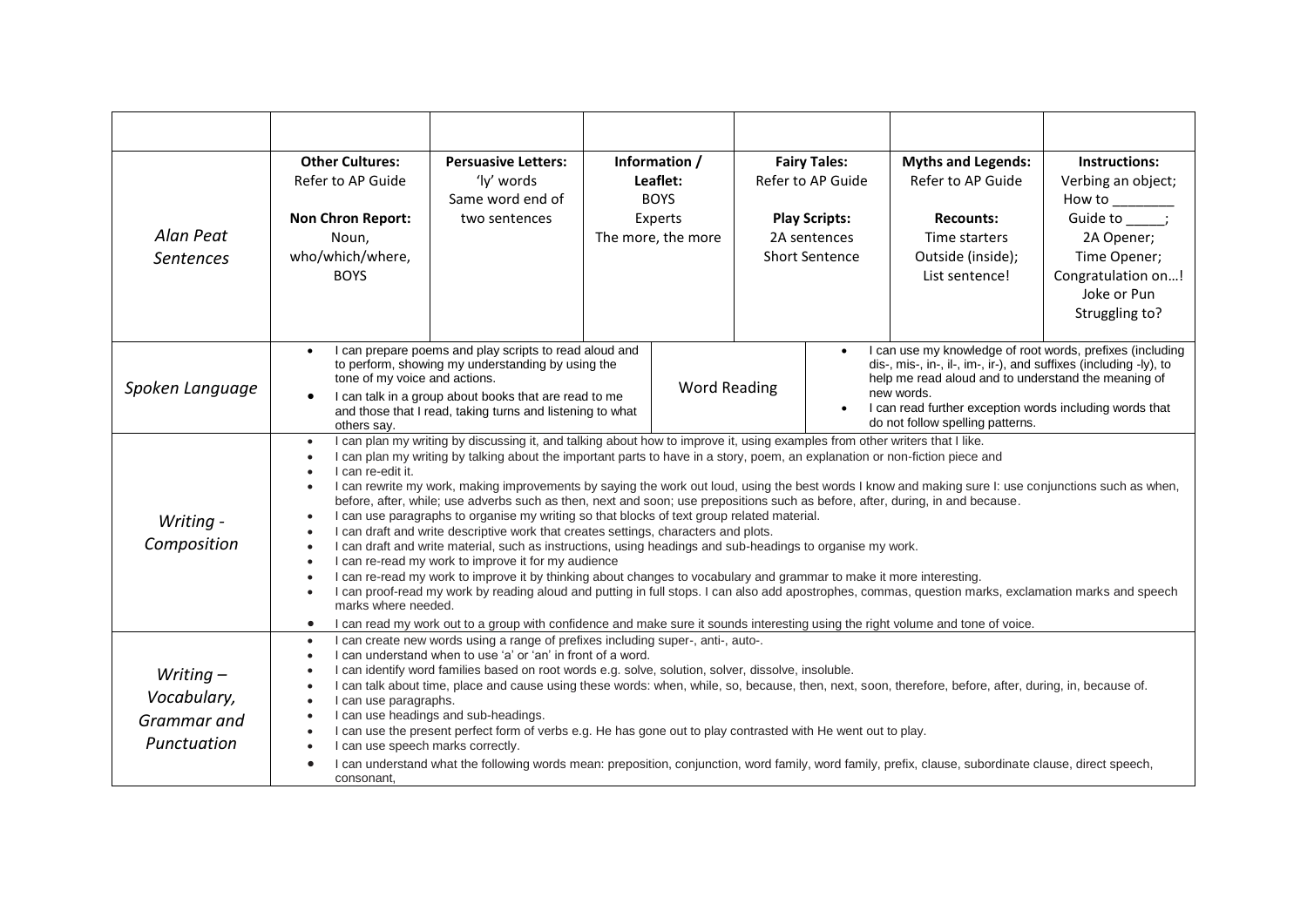| Spelling    | Words with the long<br>'ei' sound spelt with<br>ei<br>Words with the long<br>'ei' sound spelt with<br>ey<br>Words with the long<br>'ei' sound spelt with ai<br>Words with 'er' sound<br>spelt with ear<br>Homophones and<br>near homophones                                                                                                                                                                                                                                                                                                                                                                                                                                                                                                                                                                                                                                                                                                                                                                                                                                                                                                                                                                                                                                                                                                                                                                                                                                                                                        | Creating adverbs<br>$\bullet$<br>using the suffi-ly<br>(no change to root<br>word)<br>Creating adverbs<br>$\bullet$<br>using the suffi-ly<br>(root words ends in<br>'y' with more than<br>one syllable<br>Creating adverbs<br>$\bullet$<br>using the suffi $-ly$<br>(root word ends in<br>$'$ le')<br>Creating adverbs<br>$\bullet$<br>using the suffix $-ly$<br>(root word ends in<br>'ic' or 'al'<br>Creating adverbs<br>using the suffi-ly<br>(exceptions to the<br>rules)<br><b>Statutory Spellings</b> | • Words with short 'I'<br>sound spelt 'y'<br>• Adding suffixes<br>beginning with a vowel<br>(er/ed/ing) to words with<br>more than one syllable<br>(unstressed last syllable<br>- DO NOT double the<br>final constant)<br>• Adding suffixes<br>beginning with a vowel<br>(er/ed/en/ing) to words<br>with more than one<br>syllable (stressed last<br>syllable - double the<br>final constant)<br>• Creating negative<br>meanings using prefix<br>'mis-'<br>• Creating negative<br>meanings using prefix<br>'dis-'<br>• Words with a 'k' sound<br>spelt with 'ch' | • Homophones and near<br>homophones<br>• Adding the prefix 'bi-'<br>(meaning 'two' or<br>'twice') and adding the<br>prefix 're-' (meaning<br>'again' or 'back')<br>• Words ending in the 'g'<br>sound spelt 'gue' and<br>the 'k' sound spelt 'que'<br>Words with a 'sh' sound<br>spelt with 'ch'<br>• Statutory Words | • Words ending in '-ary'<br>• Words with a short 'u'<br>sound spelt with 'o'<br>• Words with a short 'u'<br>sound spelt with 'ou'<br>• Word families based on<br>common words.<br>showing how words are<br>related in form and<br>meaning | Words ending in the<br>suffix 'al'<br>Words ending with<br>an 'zher' sound spelt<br>with 'sure'<br>Words ending with a<br>'cher' sound spelt<br>with 'ture'<br>Silent letters revision |  |  |
|-------------|------------------------------------------------------------------------------------------------------------------------------------------------------------------------------------------------------------------------------------------------------------------------------------------------------------------------------------------------------------------------------------------------------------------------------------------------------------------------------------------------------------------------------------------------------------------------------------------------------------------------------------------------------------------------------------------------------------------------------------------------------------------------------------------------------------------------------------------------------------------------------------------------------------------------------------------------------------------------------------------------------------------------------------------------------------------------------------------------------------------------------------------------------------------------------------------------------------------------------------------------------------------------------------------------------------------------------------------------------------------------------------------------------------------------------------------------------------------------------------------------------------------------------------|-------------------------------------------------------------------------------------------------------------------------------------------------------------------------------------------------------------------------------------------------------------------------------------------------------------------------------------------------------------------------------------------------------------------------------------------------------------------------------------------------------------|------------------------------------------------------------------------------------------------------------------------------------------------------------------------------------------------------------------------------------------------------------------------------------------------------------------------------------------------------------------------------------------------------------------------------------------------------------------------------------------------------------------------------------------------------------------|-----------------------------------------------------------------------------------------------------------------------------------------------------------------------------------------------------------------------------------------------------------------------------------------------------------------------|-------------------------------------------------------------------------------------------------------------------------------------------------------------------------------------------------------------------------------------------|----------------------------------------------------------------------------------------------------------------------------------------------------------------------------------------|--|--|
|             | I can use the prefixes un-, dis-, mis-, re-, pre-.<br>$\bullet$<br>I can add suffixes beginning with vowel letters to words of more than one syllable e.g. forgetting, preferred, gardening, limited.<br>$\bullet$<br>I can use the suffix -ly.<br>$\bullet$<br>I can spell words with endings sounding like 'zh' and 'ch' e.g. treasure, measure, picture, nature.<br>$\bullet$<br>I can spell words with endings which sound like 'zhun' e.g. division, decision.<br>$\bullet$<br>I can spell words which sound the same but have different meanings such as brake/break, fair/fare, grate/great, groan/grown, here/hear, heel/heal/he'll,<br>$\bullet$<br>mail/male, main/mane, meet/meet, peace/piece, plain/plane.<br>I can spell words that are often misspelt.<br>$\bullet$<br>I can spell words containing the 'i' sound spelt 'y' elsewhere than at the end of a word e.g. myth, gym.<br>$\bullet$<br>I can spell words containing the 'u' sound spelt 'ou' e.g. young, touch, double.<br>$\bullet$<br>I can spell words with the 'k' sound spelt 'ch' e.g. scheme, school, echo.<br>$\bullet$<br>I can spell words with the 'sh' sound spelt 'ch' e.g. chef, machine.<br>$\bullet$<br>I can spell words with the 'ay' sound spelt 'ei', 'eigh' or 'ey' e.g. eight, they.<br>$\bullet$<br>I can use the first two or three letters of a word to check its spelling in a dictionary.<br>$\bullet$<br>I can write from memory simple sentences, dictated by the teacher, that include words and punctuation I already know. |                                                                                                                                                                                                                                                                                                                                                                                                                                                                                                             |                                                                                                                                                                                                                                                                                                                                                                                                                                                                                                                                                                  |                                                                                                                                                                                                                                                                                                                       |                                                                                                                                                                                                                                           |                                                                                                                                                                                        |  |  |
| Handwriting | The Ladder Family<br>Letters: 'I', 'i', 'u', 't',<br>'y', 'j'                                                                                                                                                                                                                                                                                                                                                                                                                                                                                                                                                                                                                                                                                                                                                                                                                                                                                                                                                                                                                                                                                                                                                                                                                                                                                                                                                                                                                                                                      | The One Armed<br>Robot Family<br>Letters: 'n', 'm', 'h',<br>'k', 'b', 'p', 'r'                                                                                                                                                                                                                                                                                                                                                                                                                              |                                                                                                                                                                                                                                                                                                                                                                                                                                                                                                                                                                  | The Curly Caterpillar Family<br>Letters: 'c', 'a', 'd', 'e', 's', 'g', 'f', 'q', 'o'                                                                                                                                                                                                                                  | The Zigzag Monster<br>Family<br>Letters: 'z', 'v', 'w', 'x'                                                                                                                                                                               | Recap / Consolidate                                                                                                                                                                    |  |  |